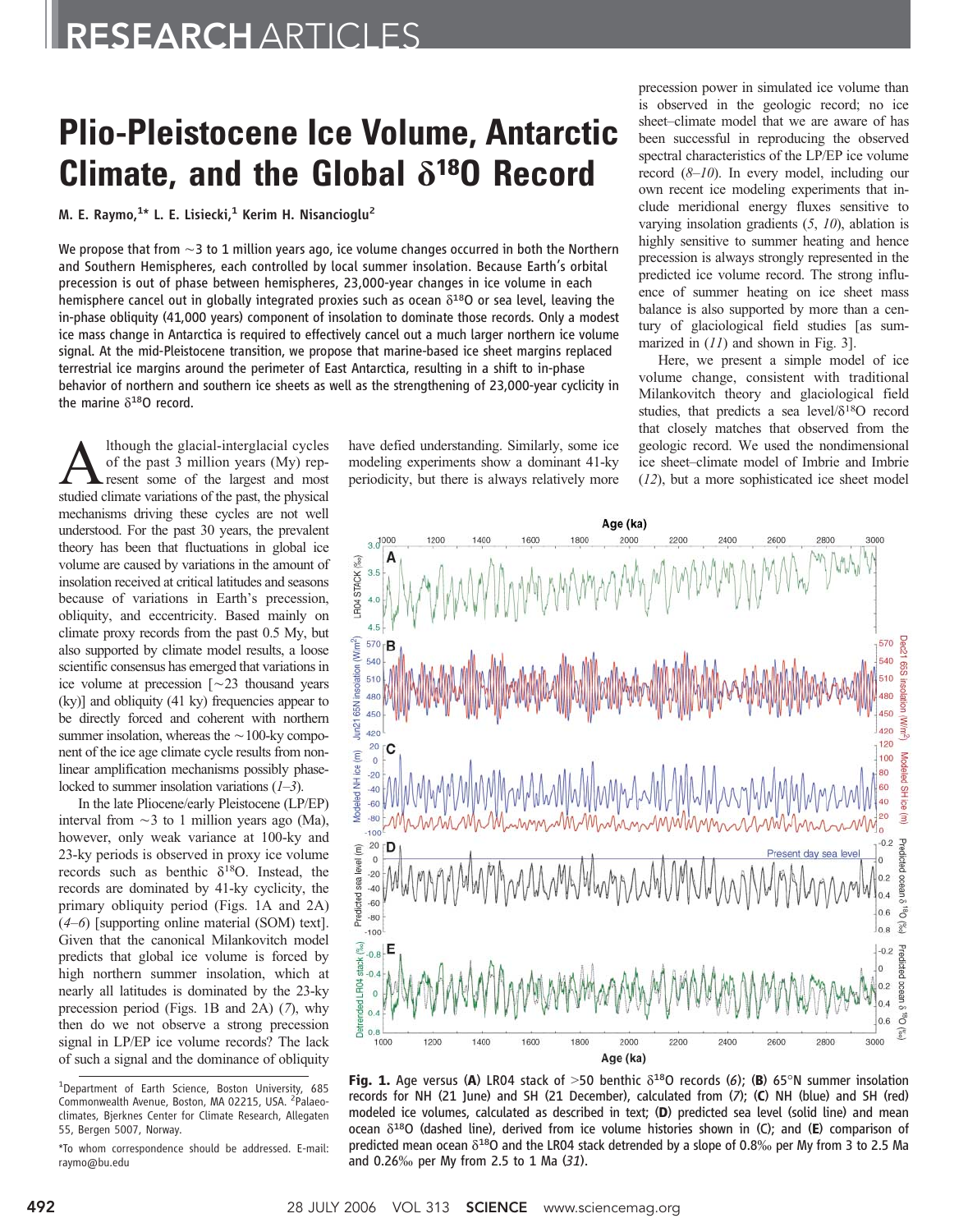would give similar results (10) (SOM text). Our modeled ice sheets are dominated by precession because of the assumed (and observed) dependence of ablation on summer temperatures. Our experiment differs from previous attempts to model the "41-ky world" because we allowed for a dynamic Antarctic ice sheet, as suggested by Pliocene sea level data. First, we present evidence for a more dynamic Antarctic ice sheet in the LP/EP, followed by model results and a discussion of the implications of our hypothesis.

Mid-Pliocene climate and ice sheet margins. Many marine and terrestrial studies have documented the long-term cooling that began in the early Pliocene and culminated in the growth of large Northern Hemisphere (NH) ice sheets by 2.5 Ma  $(4, 13-15)$ . It is also widely recognized that the mid-Pliocene before 2.9 Ma was the most recent time period consistently warmer than the present, with global temperatures elevated by as much as  $3^{\circ}$ C with respect to modern values (16). In particular, the interval between 3.3 and 3.0 Ma, often referred to as the ''mid-Pliocene climatic optimum,'' is widely studied as a possible analog for a future warmer Earth (17).

From 3.3 to 3.0 Ma, the deep ocean  $\delta^{18}O$ record is characterized by consistently more depleted isotopic values (lower than modern values by  $>0.5\%$ ), indicative of warmer bottom waters and/or less global ice volume (14–17). Independent evidence for higher sea levels during the mid-Pliocene climate optimum comes from raised coastal terraces  $[35 \pm 18 \text{ m} \text{ relative to}$ present (rtp) (18)] and Pacific atolls [up to 25 m higher rtp (19)]. Given that the present-day Greenland and West Antarctic ice sheet volumes are each equivalent to only 6 to 7 m of sea level (20), the above studies imply that a substantial volume of the present East Antarctica ice sheet (EAIS) must have melted at this time [today the EAIS is equivalent to  $\sim$  54 to 55 m of sea level (21)]. Studies conducted on and around Antarctica suggest a warmer, partially deglaciated EAIS at this time, including extensive paleosol development (22), increased smectite in near-shore sediment (23), and less regional ice-rafted material (24). Recent expeditions have also found evidence for dynamic behavior of the EAIS margin throughout the Plio-Pleistocene, including less continental ice, reduced sea-ice cover, and inland penetration of warmth in the Prydz Bay region (25, 26), as well as a substantial melting of the Ross ice shelf, near 1.0 Ma (27). Indeed, the almost completely ice-covered and poorly studied EAIS coastline (generally located between  $65^{\circ}$ S and 70°S over more than 7000 km) could have been deglaciated (melting ice sheet margin on land) for much of the late Pliocene and/or early Pleistocene, leaving little evidence today.

Ultimately, ice sheets are at the mercy of the competing forces of ablation and accumulation (Fig. 3). In East Antarctica today (Fig. 3B), virtually no melting occurs and precipitation is limited by low air temperature. Most ablation is due to calving of icebergs from ice margins at sea level (28) (on the West Antarctic Peninsula, by contrast, summer temperatures exceed  $0^{\circ}$ C and grass and mosses take root today). During the last glacial maximum (21 ka), Antarctica is believed to have increased in volume by 15 m of sea level equivalent (29), most likely by expanding onto exposed shelves as sea level fell because of NH ice sheet growth (note, in Fig. 3, that glacial cooling in and of itself would predict a decrease in mass accumulation). By comparison, Greenland today (hatched bar in Fig. 3B) experiences widespread summer melting in low altitude coastal regions that is offset by accumulation inland. During the last glacial maximum, the expanded Laurentide and Fennoscandia ice sheets would also have experienced widespread summer melting on their southern margins.

From modern glaciological observations and paleo–sea level data, we draw this conclusion: The deglaciation of a substantial fraction of the EAIS at 3 Ma, suggests that the EAIS behaved glaciologically, at that time, like a modern Greenland ice sheet. In other words, the EAIS must have overlapped the range of negative mass balance (uppermost bar in Fig. 3B). A warmer, more dynamic EAIS with a terrestrial-based melting margin, as opposed to a glaciomarine calving margin, is implied. Because such margins are strongly controlled by summer melting, Antarctic ice volume would be sensitive to orbitally driven changes in local summer insolation. When did the EAIS transition to its modern state, ringed by extensive marine ice shelves? Until now it has been assumed that it happened in concert with the well-documented NH cooling between 3 and 2.6 Ma. Here, we propose that it may not have happened until after 1 Ma.

Modeled Plio-Pleistocene ice volume history. Next, we present a forward model of global ice volume history initialized at 3 Ma with the following assumptions: (i) ice sheet mass balance is sensitive to local summer insolation; (ii) NH ice volume varies on orbital time scales between the present volume and 80 m below present sea level; and (iii) Antarctic ice volume varies between the present value and sea level that is 30 m higher than the present sea level. In other words, cool NH summers will lead to NH ice growth while, at the



lation rate, accumulation rate (A), and mass balance (B) on mean annual surface temperature [modified from (58)]. Hatched and open bars show hypothesized time evolution of NH and SH ice sheets, respectively. Vertical dashed line denotes transition from ablation-dominated to accumulation-dominated regime. MPT, mid-Pleistocene transition.



Fig. 2. (A) Spectra of the LR04 stack, the paleomagnetically dated  $\delta^{18}$ O stack of Huybers (57), the paleomagnetically dated DSDP607 benthic  $\delta^{18}$ O record (4, 34), 21 June summer insolation at 65°N, and NH model output (Fig. 1C). All spectra are calculated over interval from 3 to 1 Ma and are normalized to each other (SOM text). (B) Comparison of spectra for sea level curves calculated with the use of different ratios of NH to SH ice volume change (ratio SH/NH ice given in parentheses). NH ice is always assumed to range over 80 m sea level equivalent and SH ice varies over a range of 0 to 40 m. In Fig. 1 we show the results of the 80 m/30 m experiment.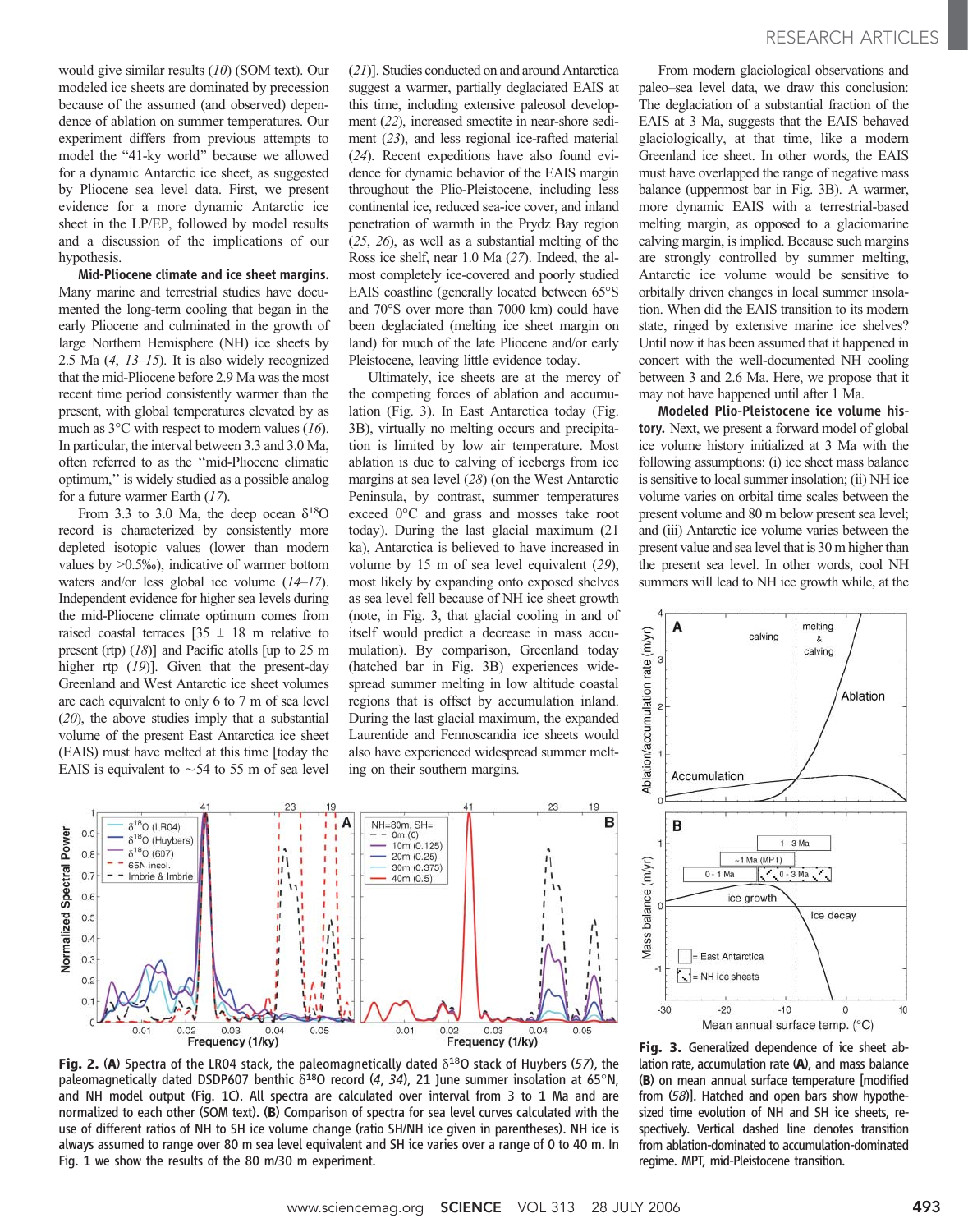same time, warm Southern Hemisphere (SH) summers lead to ice decay in Antarctica (Fig. 1B). To predict the individual ice volume histories for each hemisphere, we used the well-known ice-climate model of Imbrie and Imbrie (12):

$$
-dV/dt = (i + V)/\tau \tag{1}
$$

where  $V$  is ice volume,  $i$  is insolation (21 June,  $65^{\circ}$ N for NH; 21 December,  $65^{\circ}$ S for SH), and  $\tau$  is a time constant which differs for ice growth and decay (see SOM text for more model details). Insolation and the modeled ice volume histories for the NH and SH (in sea level equivalents) are shown in Fig. 1, B and C. Individual ice sheet histories are dominated by both precession and obliquity frequencies (Fig. 2B), as would be expected.

Combining the two modeled ice sheet histories, one can predict global sea level (Fig. 1D). In the global ice volume/sea level signal, precession-driven responses, which are out of phase between the hemispheres, largely cancel each other out, leaving a record dominated by obliquity (Figs. 1D and 2B). Similar results would be found for any comparable ratio of northern to southern ice volume. The above assumptions about ice sheet evolution are simplistic; for instance, ice-rafted detritus (IRD) records suggest that NH ice sheets were increasing in volume over the interval from 2.9 to 2.5 Ma  $(4, 13)$ , whereas we assume no long-term volumetric trends in the ice sheets. If one allowed NH ice volume to gradually increase from 3 to 1 Ma, one would expect to observe a gradual increase in precession power in modeled sea level. Such an increase is observed in  $\delta^{18}$ O data (SOM text and fig. S1).

One can convert modeled ice volume to  $\delta^{18}$ O units by making an assumption about the mean  $\delta^{18}$ O of ice at each pole (30). We then compared the predicted mean ocean  $\delta^{18}$ O to the LR04  $\delta^{18}$ O stack (6) after detrending the stack for long-term global cooling (Fig. 1E). Despite some obvious mismatches in amplitude and/or structure, the overall correspondence between our model output and a global stack of more than two dozen benthic  $\delta^{18}$ O records is excellent (31). The ability of this simple model to recreate the "41-ky world" suggests our hypothesis, the partially out-of-phase waxing and waning of ice sheets in both hemispheres over much of the Plio-Pleistocene, merits consideration. The data and model mismatches may also arise from the temperature component, time-scale errors, and geologic noise contained in the LR04 stack. Our conclusion is relatively insensitive to the sea level ranges and/or isotopic compositions assumed (sensitivity tests shown in Fig. 2B) or values chosen for the time constants in the model (SOM text). A ratio of SH to NH ice of just 13% (10 m SH/80 m NH) results in a pronounced diminishment of the precessional signal in the modeled  $\delta^{18}O$ /sea level record,

and a ratio of 25% (20 m SH/80 m NH) results in the appearance of a ''41-ky world.''

Other climate proxy records. The above model reconciles the LP/EP  $\delta^{18}O$  record with evidence drawn from modern glaciological studies, ice sheet–climate models, and recent ice sheet history for the strong control exerted by summer temperatures on ablation. Our hypothesis is also consistent with the presence of large ice sheets in the mid-latitudes of the United States in the LP/EP (9), as well as with an inferred 23-ky periodicity in melt water delivery down the Mississippi River drainage at that time (32). One might argue that it would require an unrealistically large warming to develop a terrestrial melting margin on the EAIS. Yet sediments recovered from an ice-covered lake in the Prydz Bay area show the presence of running water, warmer water diatoms, and mosses during the penultimate interglaciation (33), widely recognized as being only slightly warmer than the Holocene (20).

More difficult to reconcile with our proposed NH and SH ice volume histories are proxy records of sea surface temperature (SST) and IRD from the Northern and Southern Atlantic Ocean that show a strong 41-ky pacing (4, 13, 24, 34, 35). Indeed, the covariance of the  $\delta^{18}$ O, IRD, and SST records in the high latitude North Atlantic has long been invoked as sedimentological evidence that the variability observed in benthic  $\delta^{18}$ O must derive in large part from the waxing and waning of ice sheets at the 41-ky periodicity in the NH (4, 13, 34). How then could large ice volume changes at the precessional period be missed? For the IRD record, we propose that the answer lies in the behavior of the two types of ice sheet margins: terrestrial and glaciomarine. On a terrestrial margin, ice sheet advance and retreat is strongly controlled by surface melt that is almost entirely dependent on summer heating. Such margins leave no imprint on marine IRD records because they are not in contact with the ocean. On the other hand, glaciomarine margins, similar to more than 90% of the Antarctic ice margin today, are the source of icebergs that deliver IRD to open ocean. Such margins are highly sensitive to sea level variations that can unpin and destabilize ice margins grounded below sea level (28). Indeed, both the early and late Pleistocene records of IRD in the North Atlantic show the most notable input occurring on deglaciations during which sea level is rising the fastest  $(35-37)$ . In summary, calving rates on marine-based margins are controlled primarily by sea level and hence would be expected to follow the 41-ky sea level record (38).

The SST signal of the high-latitude Atlantic has also been shown to vary primarily at 41-ky between 1.6 and 1 Ma (34) (before this time, SST estimates are problematic because of noanalog/extinct species). In the late Pleistocene, Atlantic SST varies at both precession and obliquity periods; however, the obliquity rhythm

dominates at latitudes of  $>50^{\circ}$ N, where negligible precession is observed (39). At latitudes of  $\leq 50^\circ$ N, precession dominates with obliquity essentially disappearing south of  $40^{\circ}$ N (39). The controls of SST in the North Atlantic are poorly understood, although clearly late Pleistocene SST records poleward of 50°N are dominated almost exclusively by obliquity despite the known presence (from coral reef records) of 23-ky variability in ice volume (40). It may be that large changes in the extent of winter sea ice, possibly sensitive to mean annual or winter insolation at high latitudes (obliquity controlled), exert a more direct influence on polar and subpolar SST (11, 41).

Beyond the North Atlantic region, numerous proxy records are dominated by precession, obliquity, or both frequencies in the LP/EP. None of these records rules out the existence of a precessional signal in NH or SH ice volume. African dust records (42) and grain-size variations in Chinese loess records (43) exhibit both precession and obliquity variance throughout the LP/EP. Climate-sensitive proxies from the Mediterranean region also show precession and obliquity pacing throughout the past 3 My (44). By contrast, tropical Pacific records (45, 46) show an almost exclusive 41-ky signal in SST, although it leads  $\delta^{18}$ O and hence cannot be responding to ice sheet forcing. These latter proxies are sensitive to the strength of trade winds and/or westerlies, which in turn are sensitive to meridional insolation gradients and thus obliquity (5, 10, 47).

Mid-Pleistocene transition. We know from ice core and coral reef records that late Pleistocene temperature and ice volume variations are roughly in phase between both hemispheres (29, 48) and that sea level variations were paced by NH summer insolation forcing (40). We argue that this pattern of climate change was the inevitable consequence of long-term cooling that gradually drove the EAIS margin into the sea. We suggest that by  $\sim$  1.0 Ma, highlatitude climate had cooled to the extent that it was no longer warm enough for an extensive terrestrial melting margin to exist on East Antarctica (middle bar in Fig. 3B). Ablation now occurred primarily by means of calving, and accumulation over the entire ice sheet may have resulted in the progressive thickening of the EAIS, limited only by ice stream drawdown mechanisms and moisture starvation.

Implicit in this scenario is the conclusion that sea level changes driven by NH ice sheet fluctuations became the primary control on Antarctic ice volume after  $\sim$  1 Ma. When sea level dropped, the EAIS would grow out onto the continental shelf; when sea level rose, the retreat of the marine ice sheet grounding lines around Antarctica would result in rapid ice shelf disintegration. Ice volume at both poles would now vary in phase at both obliquity and precession frequencies, and  $\delta^{18}$ O would thus exhibit both 23-ky and 41-ky cyclicity (as observed). These two modes of SH response (in